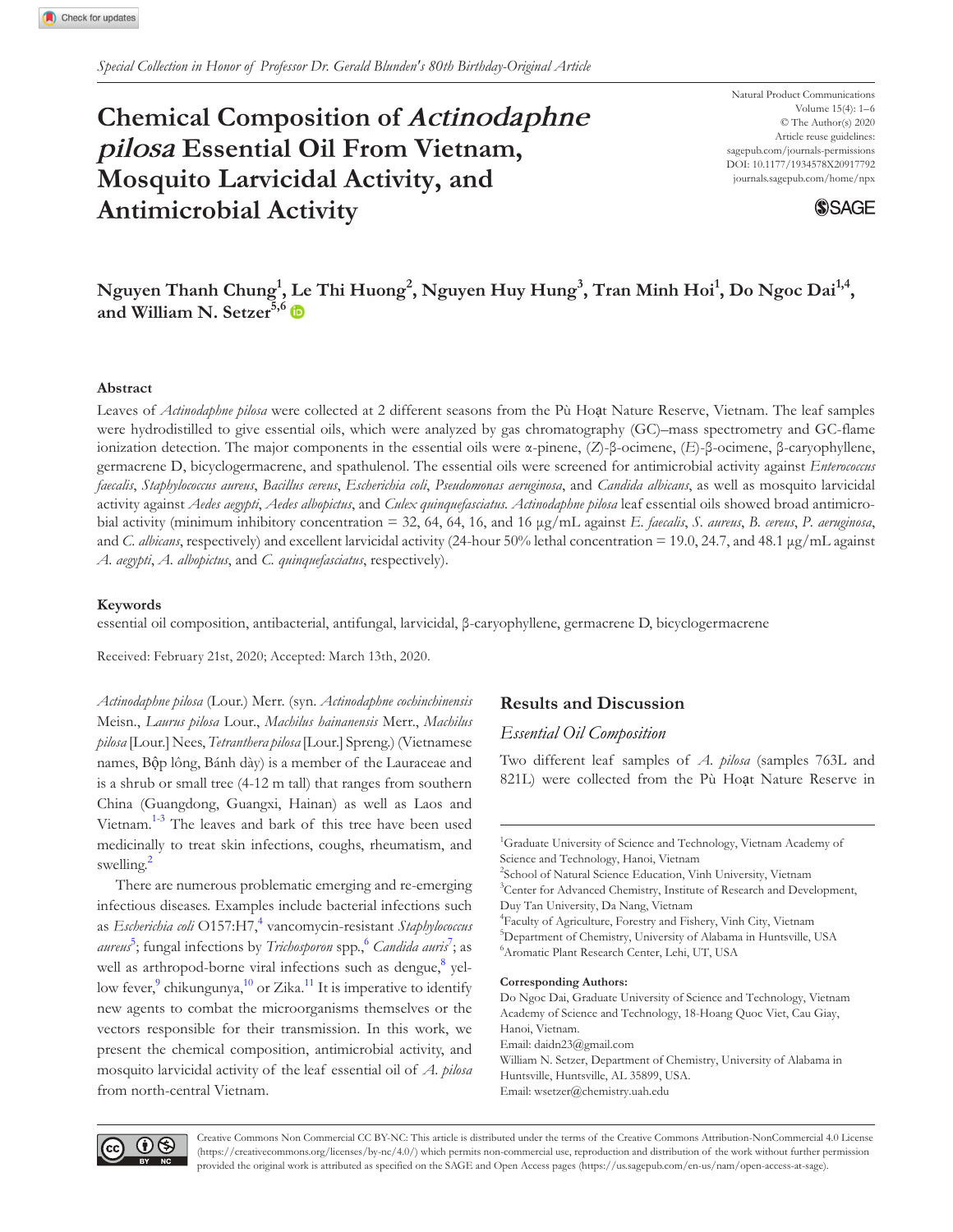April and August 2019, respectively. The leaves were hydrodistilled to give essential oils in 0.37% and 0.41% yield, respectively, and were analyzed by gas chromatography–mass spectrometry (GC–MS) and gas chromatography-flame ionization detection (GC-FID) [\(Table 1\)](#page-2-0).

The major components in Vietnamese *A. pilosa* leaf essential oils were α-pinene (6.0%, 7.2%), (*Z*)-β-ocimene (14.3%, 10.1%), (*E*)-β-ocimene (10.4%, 6.5%), β-caryophyllene (14.9%, 9.0%), germacrene D (12.0%, 16.2%), bicyclogermacrene (11.0%, 15.9%), and spathulenol (1.0%, 6.2%). The leaf essential oil composition of *A. pilosa* from Guangdong, China, has been reported.<sup>12</sup> The major components were viridiflorene (ledene, 12.7%), γ-muurolene (12.3%), germacrene D (11.6%), β-caryophyllene (10.7%), and globulol (5.9%). Thus, there are major qualitative and quantitative differences between the samples from Vietnam and China. The minor differences in composition between the two samples from Vietnam may be due to the phenological state; sample 763L was collected during the flowering stage (April 2019), while sample 821L was collected during the fruiting stage (August 2019).

#### *Antimicrobial Activity*

The leaf essential oils of *A. pilosa* were screened for antimicrobial activity against 3 Gram-positive bacteria (*Enterococcus faecalis*, *Staphylococcus aureus*, and *Bacillus cereus*), 2 Gram-negative bacteria (*Escherichia coli* and *Pseudomonas aeruginosa*), and 1 yeast (*Candida albicans*) ([Table 2\)](#page-3-0). Sample 763L was particularly active with minimum inhibitory concentration (MIC) values of 32, 64, 64, 16, and 16 µg/mL against *E. faecalis*, *S. aureus*, *B. cereus*, *P. aeruginosa*, and *C. albicans*, respectively.

It is not clear what compound(s) may be responsible for the antimicrobial activities in the complex *A. pilosa* essential oils. (*Z*)- and (*E*)-β-Ocimene do not appear to be particularly active.<sup>13–16</sup> On the other hand, several investigations have shown β-caryophyllene<sup>17,18</sup> and germacrene  $D^{16}$  to be broadly antimicrobial. In addition, essential oils rich in both bicyclogermacrene and β-caryophyllene have shown pronounced antimi-crobial activity.<sup>[19,20](#page-5-9)</sup> In addition to the antimicrobial activities of these sesquiterpene hydrocarbons, synergistic effects may also be responsible for the antimicrobial activities observed for *A. pilosa* leaf essential oil.

# *Mosquito Larvicidal Activity*

The *A. pilosa* leaf essential oils were screened for mosquito larvicidal activity against *Aedes aegypti*, *Aedes albopictus*, and *Culex quinquefasciatus* [\(Table 3\)](#page-4-5). Based on the criteria of Dias and Moraes,<sup>21</sup> the leaf essential oil of *A. pilosa* shows good larvicidal activities, particularly against the *Aedes* larvae.

The larvicidal activities of *A. pilosa* leaf essential oil can probably be attributed to the high concentrations of the sesquiterpene hydrocarbons β-caryophyllene, germacrene D, and bicyclogermacrene. β-Caryophyllene<sup>22–24</sup> and germacrene

[D25,26](#page-5-12) have shown larvicidal activity against *A. aegypti*. In addition, the leaf essential oil of *Lantana camara*, rich in bicyclogermacrene (19.5%) and β-caryophyllene (16.7%), has shown larvicidal activity against *A. aegypti*. [27](#page-5-13) On the other hand, (*Z*) and (*E*)-β-ocimene are relatively inactive; essential oils rich in these components have shown only marginal larvicidal activity.[28,29](#page-5-14)

# **Conclusions**

The leaf essential oil of *A. pilosa* can be considered to be active and shows promise as a potential antimicrobial agent and as an alternative insecticidal agent against mosquito larvae.

# **Materials and Methods**

# *Plant Material*

Leaves of *A. pilosa* were collected from the Pù Hoạt Nature Reserve in April 2019, flowering stage (sample 763L: 19°32′10″*N*, 104°41′28″E, elev. 870 m), and August 2019, fruiting stage (sample 821L: 19°42′19″*N*, 104°49′40″E, elev. 640 m). The plant was identified by Do N. Dai and voucher specimens (763 and 821) have been placed in the plant specimen room, Faculty of Agriculture, Forestry and Fishery, Nghe An College of Economics. In each case, 2 kg of the fresh leaves were shredded and hydrodistilled for 4 hours using a Clevenger apparatus to give the essential oils.

#### *GC Analysis*

GC-FID analysis was performed on an Agilent Technologies HP 7890A Plus Gas chromatograph equipped with an FID and fitted with HP-5ms column (30 m  $\times$  0.25 mm, film thickness 0.25 µm, Agilent Technologies). The analytical conditions were: carrier gas  $H<sub>2</sub>$  (1 mL/min), injector temperature (programmed temperature vaporizing) 250°C, detector temperature 260°C, column temperature programmed from 60°C (2 minutes hold) to 220°C (10 minutes hold) at 4°C/min. Samples were injected by splitting and the split ratio was 10:1. The volume injected was 1.0 µL. Inlet pressure was 6.1 kPa.

An Agilent Technologies HP 7890A Plus Chromatograph fitted with a fused silica capillary HP-5ms column (30 m  $\times$  0.25 mm, film thickness  $0.25 \mu m$ ) and interfaced with a mass spectrometer HP 5973 MSD was used for the GC–MS analysis, under the same conditions as those used for GC-FID analysis. The conditions were the same as described above with He (1 mL/min) as the carrier gas. The MS conditions were as follows: ionization voltage 70 eV; emission current 40 mA; acquisition scan mass range of 35-350 amu at a sampling rate of 1.0 scan/s.

Compound identification was carried out by comparison of the retention indices (RI), which were determined with respect to a homologous series of *n*-alkanes, under identical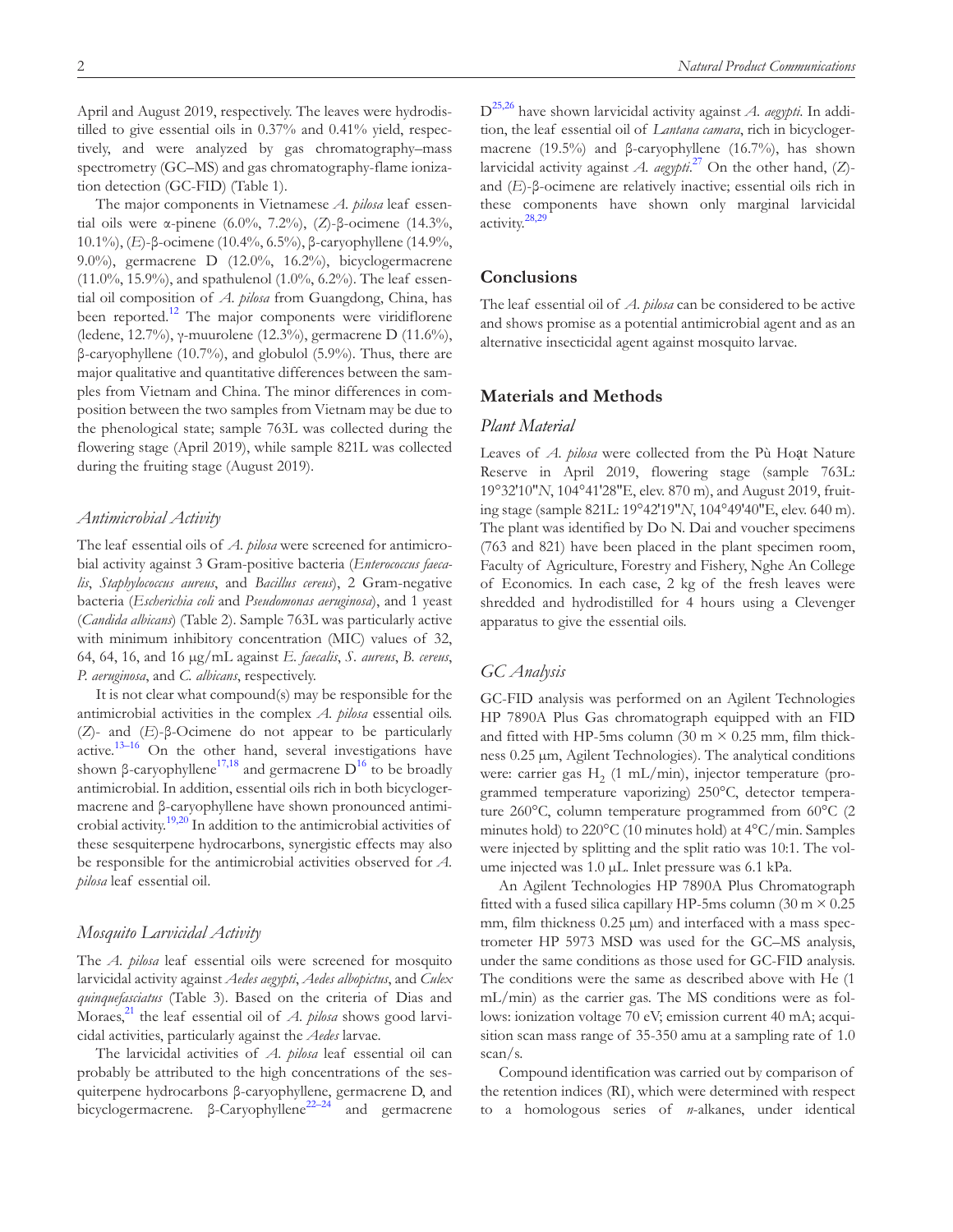| No.          | Compounds <sup>a</sup>      | $RI^b$ | 763L                     | 821L                     |
|--------------|-----------------------------|--------|--------------------------|--------------------------|
| $\mathbf{1}$ | α-Thujene                   | 930    | $0.2\,$                  | 0.5                      |
| $\mathbf{2}$ | $\alpha$ -Pinene            | 939    | $6.0\,$                  | 7.2                      |
| 3            | Camphene                    | 955    | $0.7\,$                  | 0.4                      |
| 4            | Sabinene                    | 978    | $0.8\,$                  | 0.8                      |
| 5            | β-Pinene                    | 984    | $0.7\,$                  | $0.7\,$                  |
| 6            | Myrcene                     | 992    | 1.2                      | 1.2                      |
| 7            | $\alpha$ -Phellandrene      | 1010   | $0.5\,$                  | 0.4                      |
| 8            | δ-3-Carene                  | 1016   | $0.2\,$                  | 0.3                      |
| 9            | o-Cymene                    | 1029   | $\overline{\phantom{a}}$ | 0.3                      |
| 10           | Limonene                    | 1034   | 0.4                      | 0.4                      |
| 11           | $(Z)$ - $\beta$ -Ocimene    | 1039   | 14.3                     | 10.1                     |
| 12           | $(E)$ -β-Ocimene            | 1050   | 10.4                     | 6.5                      |
| 13           | $\gamma$ -Terpinene         | 1063   | 0.2                      | 0.1                      |
| 14           | Terpinolene                 | 1094   | $0.7\,$                  | 0.6                      |
| 15           | Linalool                    | 1103   | 0.5                      | 0.6                      |
| 16           | allo-Ocimene                | 1132   | 0.3                      | 0.1                      |
| 17           | Methyl salicylate           | 1204   | $0.2\,$                  | $\overline{\phantom{a}}$ |
| 18           | δ-Elemene                   | 1348   | $0.5\,$                  | 0.7                      |
| 19           | α-Cubebene                  | 1360   | $0.2\,$                  | 0.2                      |
| 20           | Eugenol                     | 1367   | 4.1                      | $\sim$                   |
| 21           | α-Copaene                   | 1389   | $2.8\,$                  | 1.4                      |
| 22           | β-Cubebene                  | 1402   | 2.4                      | 0.7                      |
| 23           | $cis$ - $\beta$ -Elemene    | 1403   | 1.9                      | 3.2                      |
| 24           | β-Caryophyllene             | 1438   | 14.9                     | 9.0                      |
| 25           | β-Gurjunene                 | 1445   |                          | $0.2\,$                  |
| 26           | α-Guaiene                   | 1456   |                          | 0.5                      |
| 27           | Guaia-6,9-diene             | 1457   | $0.6\,$                  |                          |
| 28           | $(Z)$ - $\beta$ -Farnesene  | 1461   | $0.2\,$                  | 0.5                      |
| 29           | cis-Muurola-4(14),5-diene   | 1466   | $0.2\,$                  |                          |
| 30           | α-Humulene                  | 1471   | $1.8\,$                  | 1.3                      |
| 31           | Aromadendra-1(10),4-diene   | 1475   | $0.6\,$                  |                          |
| 32           | 9-epi-(E)-Caryophyllene     | 1479   | $0.2\,$                  |                          |
| 33           | $\gamma$ -Muurolene         | 1491   | $0.7\,$                  | 0.8                      |
| 34           | α-Amorphene                 | 1494   | 0.3                      | 0.5                      |
| 35           | Germacrene D                | 1499   | 12.0                     | 16.2                     |
| 36           | trans-Muurola-4(14),5-diene | 1510   | $\bar{a}$                | 0.4                      |
| $37\,$       | Bicyclogermacrene           | 1514   | 11.0                     | 15.9                     |
| 38           | δ-Amorphene                 | 1521   | 0.2                      | $\overline{\phantom{a}}$ |
| 39           | $\gamma$ -Cadinene          | 1529   | $\overline{\phantom{a}}$ | 0.2                      |
| 40           | Eugenyl acetate             | 1533   | 1.5                      | $\overline{\phantom{a}}$ |
| 41           | δ-Cadinene                  | 1537   | 2.1                      | 1.8                      |
| 42           | (E)-Dendrolasin             | 1583   | $0.2\,$                  | $\overline{\phantom{a}}$ |
| 43           | Spathulenol                 | 1598   | $1.0\,$                  | $6.2\,$                  |
| 44           | Caryophyllene oxide         | 1605   | $0.7\,$                  | 1.7                      |
| 45           | Guaiol                      | 1612   |                          | $0.2\,$                  |
| 46           | Cubeban-11-ol               | 1613   |                          | $0.2\,$                  |
| 47           | Guaia-6,10(14)-dien-4β-ol   | 1642   |                          | $0.3\,$                  |
| 48           | 1-epi-Cubenol               | 1645   |                          | 0.4                      |
| 49           | epi-α-Cadinol               | 1657   |                          | 0.4                      |
| 50           | α-Cadinol                   | 1673   | $0.2\,$                  | 0.4                      |
| 51           | Eudesma-4(15),7-dien-1ß-ol  | 1684   |                          | 0.5                      |
|              | Monoterpene hydrocarbons    |        | 36.6                     | 29.6                     |

<span id="page-2-0"></span>**Table 1.** Chemical Compositions (%) of *Actinodaphne Pilosa* Leaf Essential Oils From Pù Hoạt Nature Reserve, Vietnam.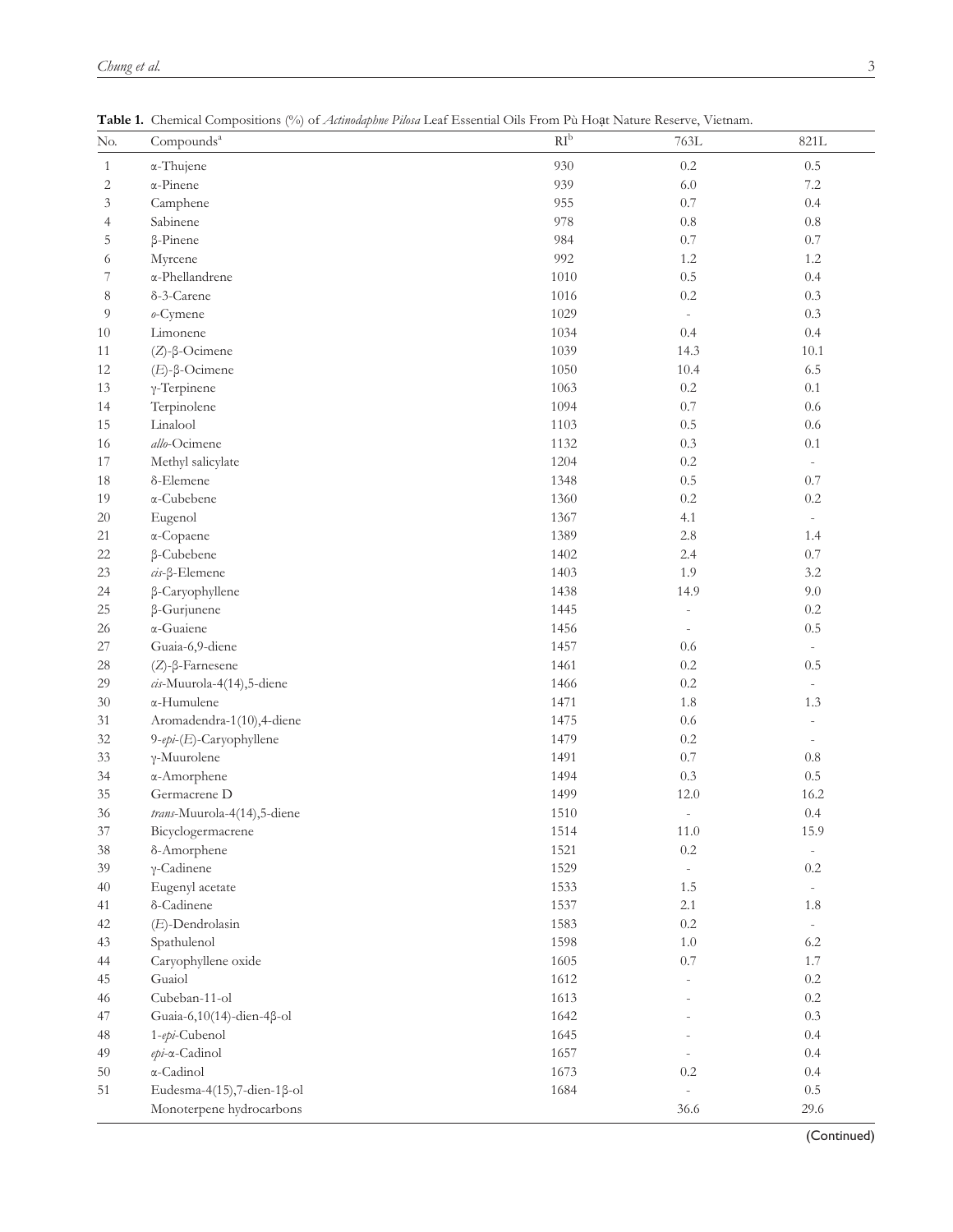Table 1. Continued

| No. | Compounds <sup>a</sup>      | $\mathrm{RI}^{\mathrm{b}}$ | 763L | 821L |
|-----|-----------------------------|----------------------------|------|------|
|     | Oxygenated monoterpenoids   |                            | 0.5  | 0.6  |
|     | Sesquiterpene hydrocarbons  |                            | 52.6 | 53.5 |
|     | Oxygenated sesquiterpenoids |                            | 2.1  | 10.3 |
|     | Benzenoid aromatics         |                            | 5.8  | 0.0  |
|     | Total identified            |                            | 97.6 | 94.0 |

RI, retention index.

a Compounds identified by comparison of the RI and the mass spectral fragmentation patterns found in the databases and the published literature.

<sup>b</sup>RI determined with reference to a homologous series of *n*-alkanes on an HP-5ms column.

chromatographic conditions, and the mass spectral fragmentation patterns found in the Wiley (Wiley 9th Version) and NIST 08 libraries (on ChemStation HP), or with those in the literature. $30$  The concentrations of the chemical components were calculated based on the GC peak area (FID response) without using correction factors.

# *Antimicrobial Screening*

The antimicrobial activity of the essential oils was evaluated using 3 strains of Gram-positive test bacteria, *E. faecalis* (ATCC 299212), *S. aureus* (ATCC 25923), *B. cereus* (ATCC 14579), 2 strains of Gram-negative test bacteria, *E. coli* (ATCC 25922) and *P. aeruginosa* (ATCC 27853), and 1 strain of yeast, *C. albicans* (ATCC 10231).

MIC and half-maximal inhibitory concentration  $(IC_{50})$  values were determined by the microdilution broth susceptibility assay. Stock solutions of the oil were prepared in dimethylsulfoxide. Dilution series were prepared from 16384 to  $2 \mu g/mL$ in sterile distilled water in micro-test tubes from where they were transferred to 96-well microtiter plates. Bacteria grown in double-strength Mueller–Hinton broth or double-strength tryptic soy broth and fungi grown in double-strength Sabouraud dextrose broth were standardized to 5  $\times$  10<sup>5</sup> and 1  $\times$  10<sup>3</sup>

colony-forming unit/mL, respectively. The last row, containing only the serial dilutions of the sample without microorganisms, was used as a positive (no growth) control. Sterile distilled water and medium served as a negative (no antimicrobial agent) control. Streptomycin was used as the antibacterial standard; nystatin and cycloheximide were used as antifungal standards. After incubation at 37°C for 24 hours, the MIC values were determined to be well with the lowest concentration of agents completely inhibiting the growth of microorganisms. The  $IC_{50}$ values were determined by the percentage of microorganisms that inhibited growth based on the turbidity measurement data of EPOCH2C spectrophotometer (BioTeK Instruments, Inc Highland Park Winooski, VT, USA) and Raw data computer software (Brussels, Belgium) according to the following equations:

$$
\% \text{ inhibition} = \frac{\text{OD}_{control(-)} - \text{OD}_{test\_agent}}{\text{OD}_{control(-)} - \text{OD}_{control(+)}} \times 100\%
$$
\n
$$
\text{IC}_{50} = \text{High}_{cone} - \frac{(\text{High}_{inb\%} - 50\%) \times (\text{High}_{cone} - \text{Low}_{cone})}{\text{High}_{inb\%} - \text{Low}_{inh\%}}}
$$

where OD is the optical density, control(–) are the cells with the medium but without an antimicrobial agent, test agent corresponds to a known concentration of the antimicrobial agent, control(+) is the culture medium without cells,  $High_{conc}$ 

<span id="page-3-0"></span>**Table 2.** Antimicrobial Activities of the Leaf Essential Oils of *Actinodaphne pilosa*.

| Sample     | $Gram (+)$                          |                                    |                                 | Gram (-)                      |                                     | Yeast                            |  |
|------------|-------------------------------------|------------------------------------|---------------------------------|-------------------------------|-------------------------------------|----------------------------------|--|
|            | Enterococcus faecalisATCC<br>299212 | Staphylococcus<br>aureusATCC 25923 | Bacillus<br>cereusATCC<br>14579 | Escherichia coliATCC<br>25922 | Pseudomonas<br>aeruginosaATCC 27853 | Candida<br>albicansATCC<br>10231 |  |
|            |                                     | MIC (µg/ml)                        |                                 |                               |                                     |                                  |  |
| 763L       | 32                                  | 64                                 | 64                              |                               | 16                                  | 16                               |  |
| 821L       | 64                                  | 128                                | 128                             | 128                           |                                     | 128                              |  |
| Strep      | 256                                 | 256                                | 128                             | 32                            | 256                                 |                                  |  |
| <b>Nis</b> | $\overline{a}$                      |                                    |                                 |                               |                                     | 8                                |  |
| Cyc        |                                     |                                    |                                 |                               |                                     | 32                               |  |
|            | $IC_{50}$ (µg/ml)                   |                                    |                                 |                               |                                     |                                  |  |
| 763L       | 16.33                               | 33.57                              | 32.57                           |                               | 8.67                                | 8.76                             |  |
| 821L       | 23.56                               | 45.68                              | 46.77                           | 45.67                         |                                     | 45.68                            |  |

 $IC_{50}$ , half-maximal inhibitory concentration; MIC, minimum inhibitory concentration.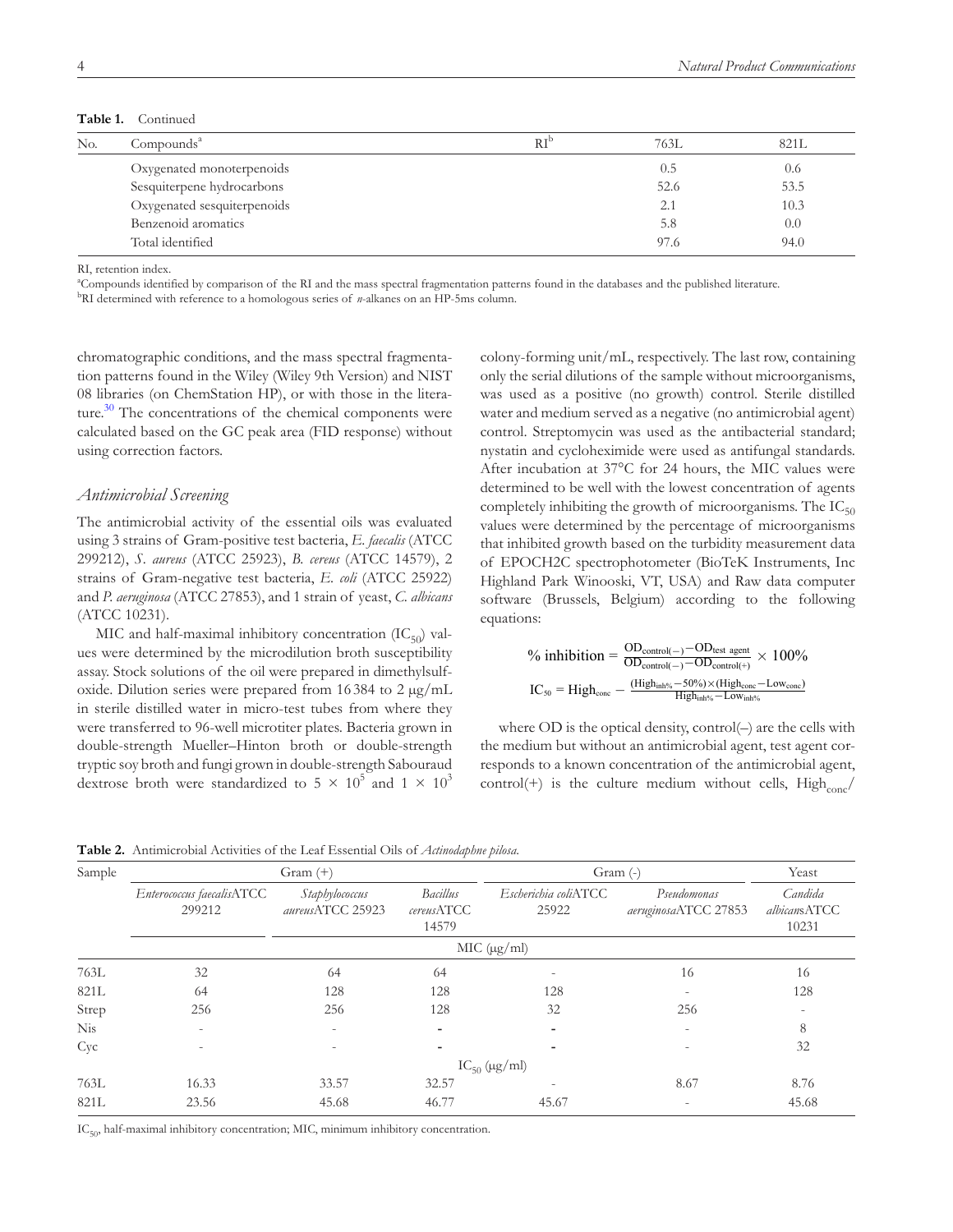|                        |                                     | 24 hours                            |                |                |  |  |
|------------------------|-------------------------------------|-------------------------------------|----------------|----------------|--|--|
| Sample <sup>a</sup>    | $LC_{50}$ (95% limits) <sup>b</sup> | $LC_{90}$ (95% limits) <sup>b</sup> | $\chi^2$       | $P$ value      |  |  |
|                        |                                     | Aedes aegypti                       |                |                |  |  |
| 763L                   | 19.022 (16.94-21.33)                | 34.46 (30.76-39.92)                 | 20.87          | 0.000          |  |  |
| 821L                   | 14.78 (12.11-17.11)                 | 38.37 (31.78-51.75)                 | 1.539          | 0.215          |  |  |
| Aedes albopictus       |                                     |                                     |                |                |  |  |
| 763L                   | 24.74 (22.75-27.28)                 | 35.97 (32.36-42.03)                 | 0.2447         | 0.885          |  |  |
| 821L                   | n.t.                                | n.t.                                |                |                |  |  |
| Culex quinquefasciatus |                                     |                                     |                |                |  |  |
| 763L                   | 48.06 (43.76-53.31)                 | 76.75 (69.24-87.21)                 | 8.839          | 0.032          |  |  |
| 821L                   | n.t.                                | n.t.                                | $\overline{a}$ |                |  |  |
|                        |                                     | 48 hours                            |                |                |  |  |
|                        |                                     | Aedes aegypti                       |                |                |  |  |
| 763L                   | 11.76 (9.46-13.79)                  | 26.81 (23.62-31.70)                 | 20.80          | 0.000          |  |  |
| 821L                   | 8.404 (4.815-11.035)                | 25.64 (21.15-35.11)                 | 0.1033         | 0.748          |  |  |
|                        |                                     | Aedes albopictus                    |                |                |  |  |
| 763L                   | 22.75 (20.78-25.11)                 | 34.53 (30.98-40.49)                 | 0.1681         | 0.919          |  |  |
| 821L                   | n.t.                                | n.t.                                | $\overline{a}$ | $\overline{a}$ |  |  |
| Culex quinquefasciatus |                                     |                                     |                |                |  |  |
| 763L                   | 39.85 (35.59-44.90)                 | 74.15 (66.06-85.60)                 | 5.242          | 0.155          |  |  |
| 821L                   | n.t.                                | n.t.                                |                |                |  |  |

<span id="page-4-5"></span>**Table 3.** Mosquito Larvicidal Activity of *Actinodaphne pilosa* Leaf Essential Oil.

n.t., not tested.

a Sample 763L (leaf essential oil collected in April 2019), sample 821L (leaf essential oil collected in August 2019).

 $^{b}$ 50% lethal concentration (LC<sub>50</sub>) and 90% lethal concentration (LC<sub>90</sub>) in µg/mL.

Low<sub>conc</sub> is the concentration of test agent at high concentration/low concentration and  $\text{High}_{\text{inh\%}}/\text{Low}_{\text{inh\%}}$  is the % inhibition at high concentration/% inhibition at low concentration). Each of the antimicrobial screens was carried out in triplicate.

# *Larvicidal Screening*

Mosquito colonies were obtained and maintained as previously described.<sup>31</sup> Larvicidal activity screening was carried out on 3rd instar larvae of *A. aegypti*, *A. albopictus*, and *C. quinquefasciatus* as previously described.<sup>31</sup> The data obtained were subjected to log-probit analysis to obtain 50% lethal concentration values, 90% lethal concentration values, and 95% confidence limits using Minitab 19 (Minitab, LLC, State College, PA, USA).

#### **Acknowledgments**

WNS participated in this project as part of the activities of the Aromatic Plant Research Center (APRC, [https://aromaticplant.org/\)](https://aromaticplant.org/).

#### **Declaration of Conflicting Interests**

The author(s) declared no potential conflicts of interest with respect to the research, authorship, and/or publication of this article.

# **Funding**

The author(s) disclosed receipt of the following financial support for the research, authorship, and/or publication of this article: This research is funded by Vietnam National Foundation for Science and Technology Development (NAFOSTED) under grant number: 106.03-2018.02.

# **ORCID ID**

William N. Setzer **b** <https://orcid.org/0000-0002-3639-0528>

# **References**

- <span id="page-4-0"></span>1. Allen CK. Studies in the Lauraceae. I. Chinese and Indo-Chinese species of Litsea, Neolitsea, and Actinodaphne. *Ann Mo Bot Gard*. 1938;25(1):361-434. doi:10.2307/2394482
- <span id="page-4-1"></span>2. Actinodaphne pilosa. Flora of China. [http://www.efloras.org/](http://www.efloras.org/florataxon.aspx?flora_id=2&taxon_id=200008636) [florataxon.aspx?flora\\_id=2&taxon\\_id=200008636.](http://www.efloras.org/florataxon.aspx?flora_id=2&taxon_id=200008636) Accessed February 11, 2020.
- 3. Missouri Botanical Garden. Tropicos.org. <www.tropicos.org>. Accessed February 11, 2020.
- <span id="page-4-2"></span>4. Güner A, Atasever M, Atasever MA. New emerging and reemerging bacterial foodborne pathogens. *Kafkas Üniversitesi Vet Fakültesi Derg*. 2012;18(5):889-898.
- <span id="page-4-3"></span>5. Appelbaum PC. The emergence of vancomycinintermediate and vancomycin-resistant *Staphylococcus aureus*. *Clin Microbiol Infect*. 2006;12 Suppl 1(Suppl. 1):16-23. doi:10.1111/j.1469-0691.2006.01344.x
- <span id="page-4-4"></span>6. de Almeida Júnior JN, Hennequin C. Invasive *Trichosporon* infection: a systematic review on a re-emerging fungal pathogen. *Front Microbiol*. 2016;7:1629. doi:10.3389/fmicb.2016.01629